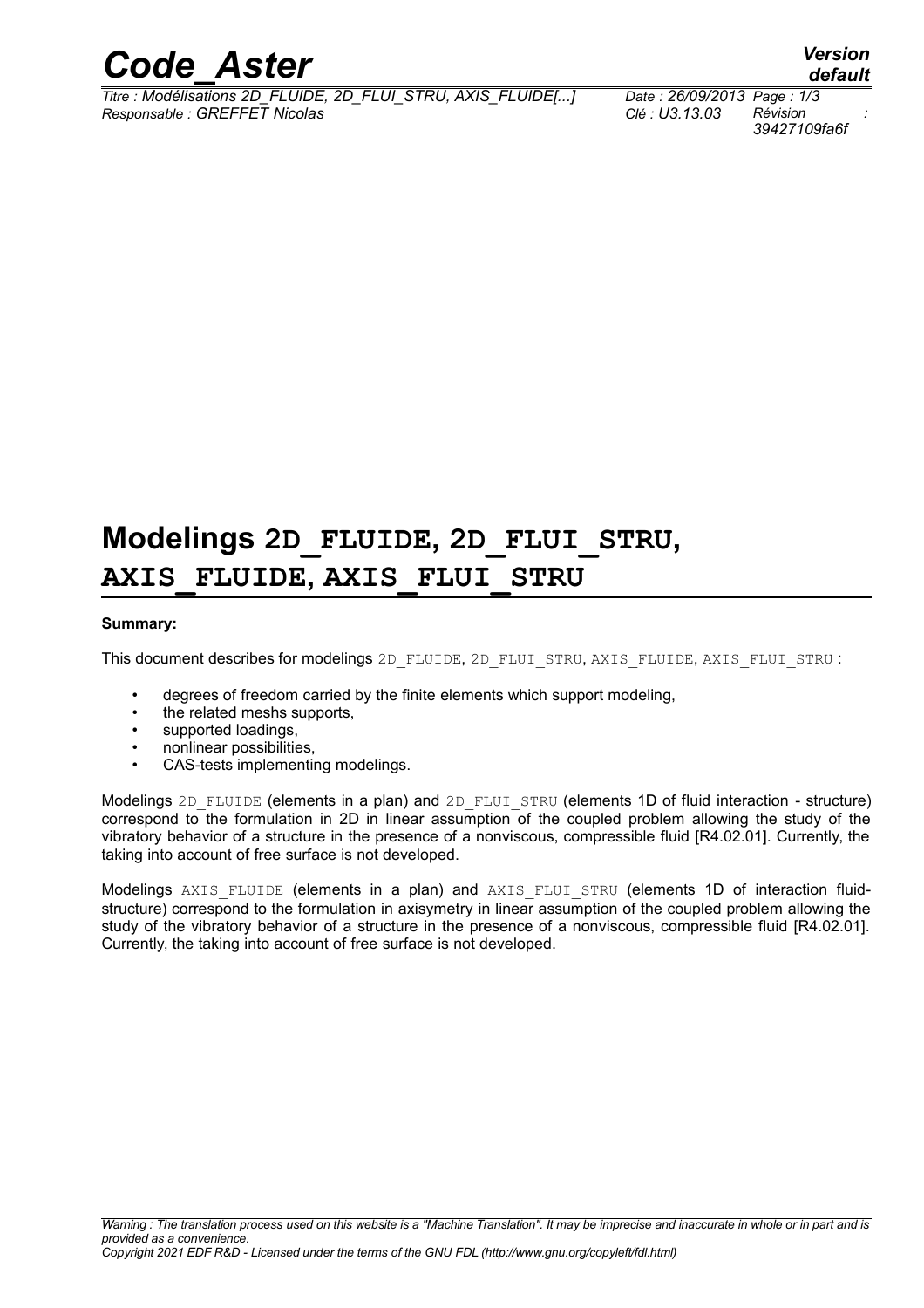# *Code\_Aster Version*

*Titre : Modélisations 2D\_FLUIDE, 2D\_FLUI\_STRU, AXIS\_FLUIDE[...] Date : 26/09/2013 Page : 2/3 Responsable : GREFFET Nicolas Clé : U3.13.03 Révision :*

*39427109fa6f*

## **1 Discretization**

### **1.1 Degrees of freedom**

| <b>Finite element</b> |           | Degrees of freedom (with each node top)      |  |
|-----------------------|-----------|----------------------------------------------|--|
| MEFLTR3,              | MEFLTR6,  | NEAR : pressure                              |  |
| MEFLOU4,              | MEFLOU8,  | PHI: potential of displacement               |  |
| MEFLOU9               |           |                                              |  |
| MEFLSE2,<br>MEFLSE3   |           | PHI: fluid potential of displacement         |  |
| MEFSSE2, MEFSSE3      |           | DX, DY: components of structure displacement |  |
|                       |           | PHI: fluid potential of displacement         |  |
| MEAXFLT3,             | MEAXFLT6, | NEAR: pressure                               |  |
| MEAXFLO4,             | MEAXFLO8, | PHI: potential of displacement               |  |
| MEAXFLO9              |           |                                              |  |
| MEAXFLS2, MEAXFLS3    |           | PHI: fluid potential of displacement         |  |
| MEAXFSS2, MEAXFSS3    |           | DX, DY: components of structure displacement |  |
|                       |           | PHI: fluid potential of displacement         |  |

## **1.2 Mesh support of the matrices of rigidity**

| <b>Modeling</b> | <b>Mesh</b>       | <b>Finite element</b> | <b>Remarks</b> |
|-----------------|-------------------|-----------------------|----------------|
| 2D FLUIDE       | TRIA3             | MEFLTR3               |                |
|                 | TRIA6             | MEFLTR6               |                |
|                 | OUAD4             | MEFLOU4               |                |
|                 | OUAD8             | MEFLOU8               |                |
|                 | OUAD9             | MEFLOU9               |                |
| 2D FLUI STRU    | SEG2              | MEFSSE2               |                |
|                 | SEG3              | MEFSSE3               |                |
| AXIS FLUIDE     | TRIA3             | MEAXFLT3              |                |
|                 | TRIA6             | MEAXFLT6              |                |
|                 | OUAD4             | MEAXFLO4              |                |
|                 | OUAD <sub>8</sub> | MEAXFLO8              |                |
|                 | OUAD9             | MEAXFLO9              |                |
| AXIS FLUI STRU  | SEG2              | MEAXFSS2              |                |
|                 | SEG3              | MEAXFSS3              |                |

## **1.3 Mesh support of the loadings**

| Modeling    | Mesh | <b>Finite element</b> | <b>Remarks</b> |
|-------------|------|-----------------------|----------------|
| 2D FLUIDE   | SEG2 | MEFLSE2               |                |
|             | SEG3 | MEFLSE3               |                |
| AXIS FLUIDE | SEG2 | MEAXFLS2              |                |
|             | SEG3 | MEAXFLS3              |                |